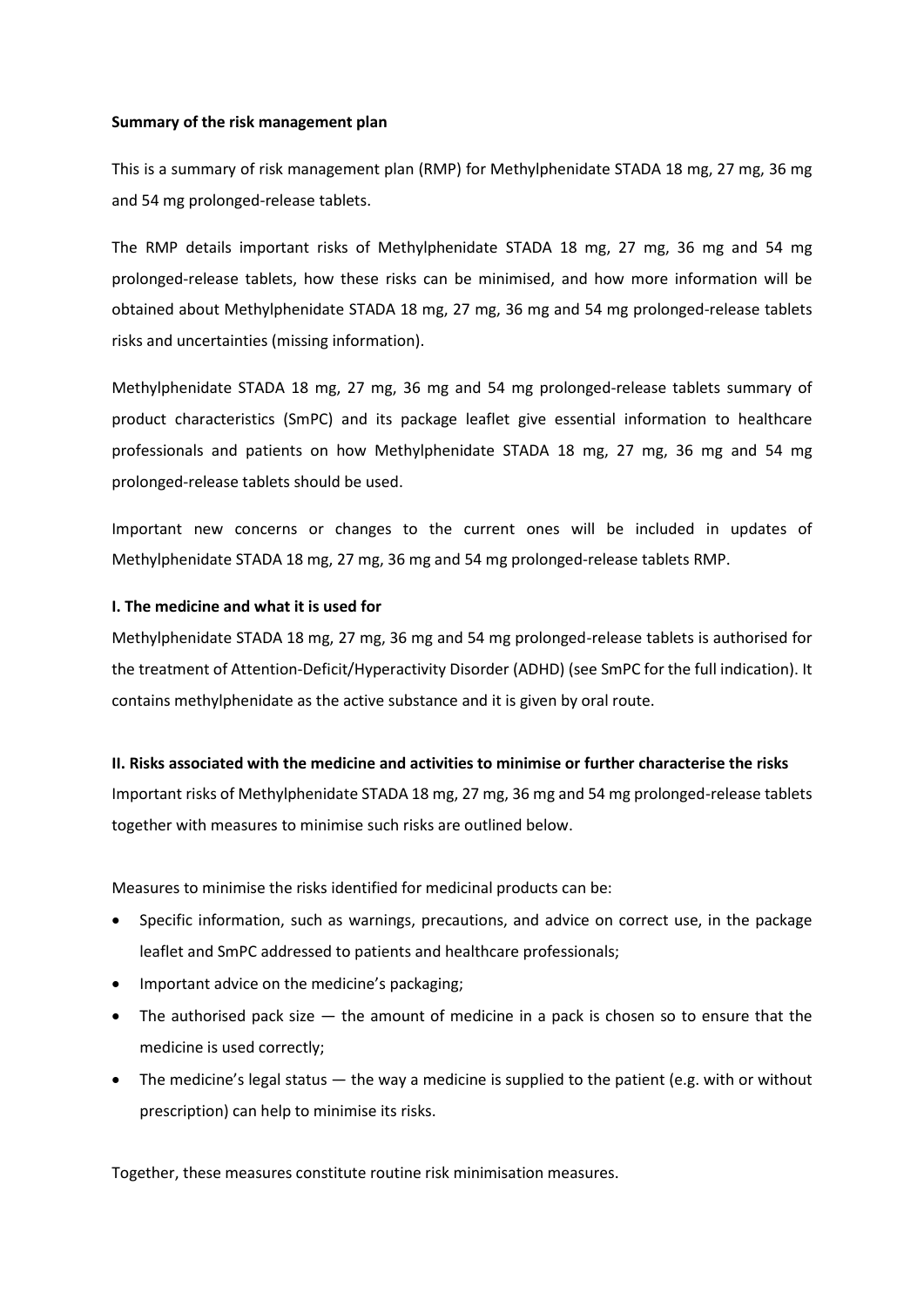In the case of Methylphenidate STADA 18 mg, 27 mg, 36 mg and 54 mg prolonged-release tablets, these measures are supplemented with additional risk minimization measures for the risks below.

In addition to these measures, information about adverse reactions is collected continuously and regularly analysed so that immediate action can be taken as necessary. These measures constitute routine pharmacovigilance activities.

If important information that may affect the safe use of Methylphenidate STADA 18 mg, 27 mg, 36 mg and 54 mg prolonged-release tablets is not yet available, it is listed under 'missing information' below.

### **II.A List of important risks and missing information**

Important risks of Methylphenidate STADA 18 mg, 27 mg, 36 mg and 54 mg prolonged-release tablets are risks that need special risk management activities to further investigate or minimise the risk, so that the medicinal product can be safely administered. Important risks can be regarded as identified or potential. Identified risks are concerns for which there is sufficient proof of a link with the use of Methylphenidate STADA 18 mg, 27 mg, 36 mg and 54 mg prolonged-release tablets. Potential risks are concerns for which an association with the use of this medicine is possible based on available data, but this association has not been established yet and needs further evaluation. Missing information refers to information on the safety of the medicinal product that is currently missing and needs to be collected (e.g. on the long-term use of the medicine).

| <b>Important Identified Risks</b> | Serious cardiovascular events |
|-----------------------------------|-------------------------------|
|                                   | Psychosis/mania               |
|                                   | Verbal or motoric tics        |
|                                   | Depression                    |
|                                   | Aggression                    |
|                                   | Drug abuse/Drug dependence    |

### **List of important risks and missing information**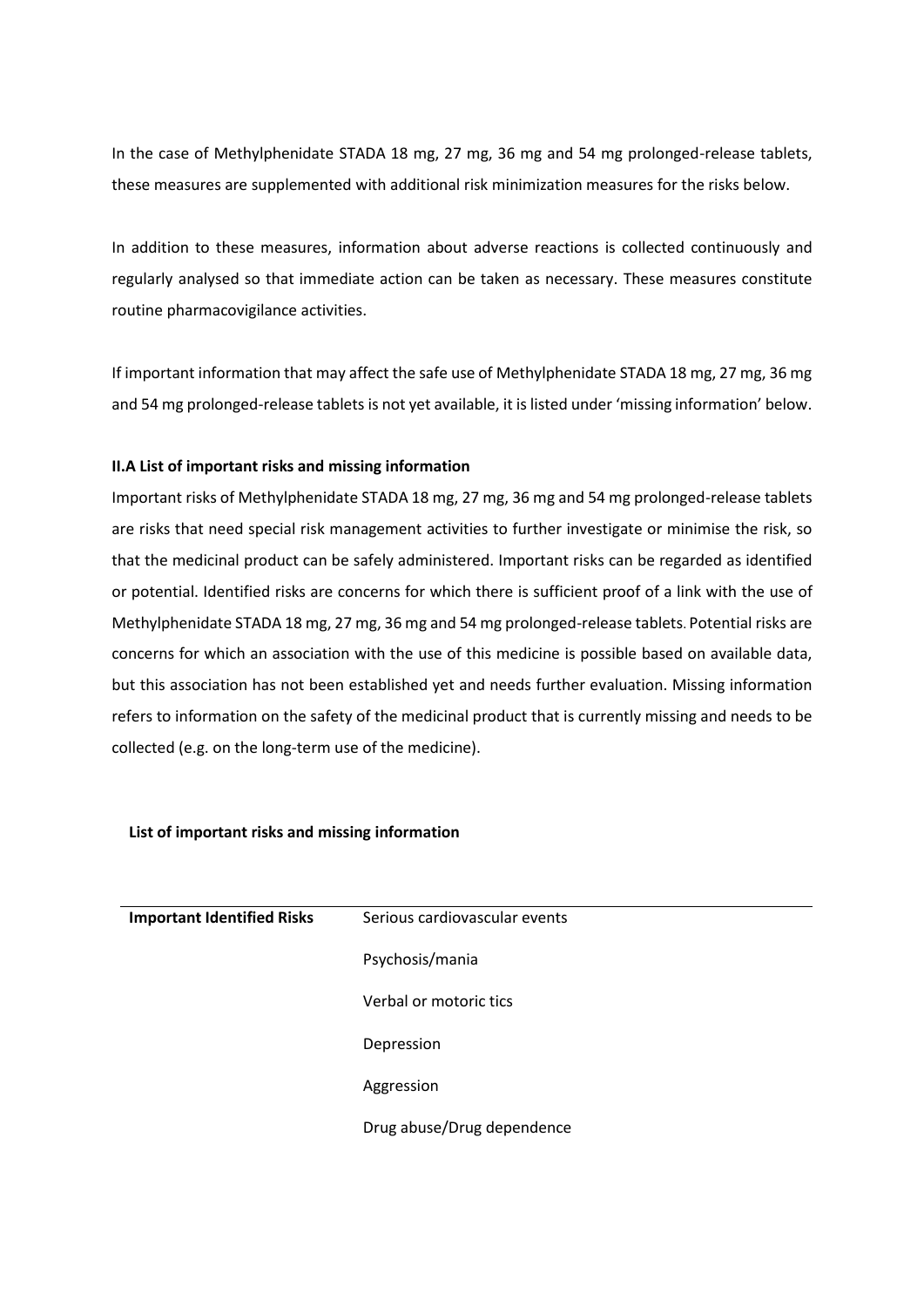# **List of important risks and missing information**

|                                  | Withdrawal syndrome       |
|----------------------------------|---------------------------|
|                                  | Reduced weight gain       |
|                                  | Decreased rate of growth  |
|                                  | <b>Seizures</b>           |
|                                  | Cerebrovascular disorders |
| <b>Important Potential Risks</b> | Suicidality               |
|                                  | Sexual maturation delayed |
| <b>Missing Information</b>       | Long-term effects         |

# **II.B Summary of important risks**

| <b>Safety concern</b>            | <b>Risk minimisation measures</b>                                           |
|----------------------------------|-----------------------------------------------------------------------------|
|                                  |                                                                             |
| <b>Important</b>                 | Routine risk minimisation measures:                                         |
| Identified<br>Risk:              |                                                                             |
| <b>Serious</b><br>cardiovascular | SmPC: sections 4.2, 4.3, 4.4, 4.8.                                          |
| events                           | PL: sections 2 and 4.                                                       |
|                                  | Additional risk minimisation                                                |
|                                  | measures:                                                                   |
|                                  | Introductory letter                                                         |
|                                  | Checklist 1: methylphenidate checklist before prescribing                   |
|                                  | Checklist 2: methylphenidate checklist for monitoring of<br>ongoing therapy |
|                                  | Chart for ongoing monitoring during methylphenidate<br>treatment            |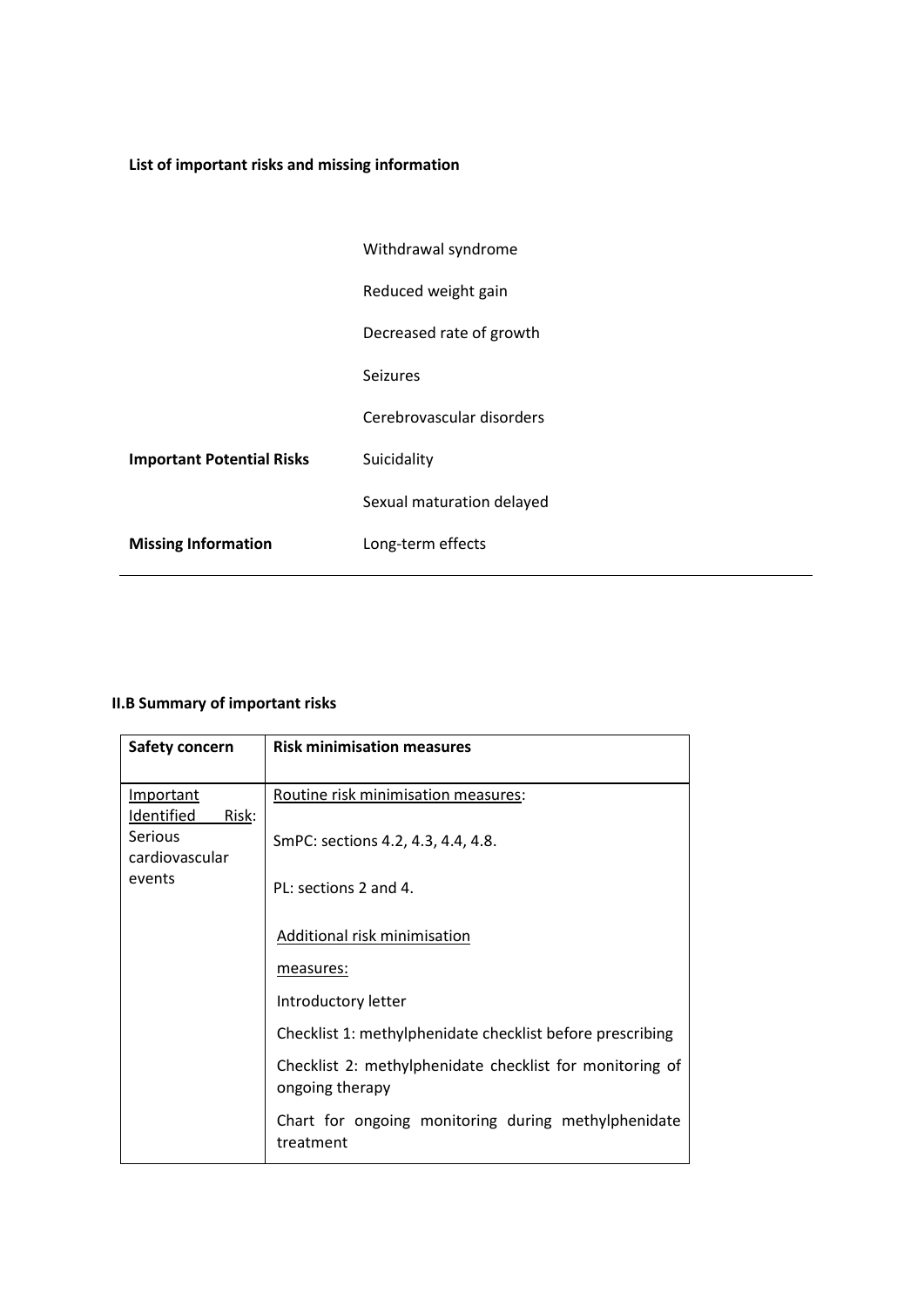| <b>Important</b><br>Identified<br>Risk:<br>Psychosis/mania | Routine risk minimisation measures:                                         |
|------------------------------------------------------------|-----------------------------------------------------------------------------|
|                                                            | SmPC: sections 4.2, 4.3, 4.4, 4.8.                                          |
|                                                            | PL: sections 2 and 4.                                                       |
|                                                            | PL section 2.                                                               |
|                                                            | Additional risk minimisation measures:                                      |
|                                                            | Introductory letter                                                         |
|                                                            | Checklist 1: methylphenidate checklist before prescribing                   |
|                                                            | Checklist 2: methylphenidate checklist for monitoring of<br>ongoing therapy |
|                                                            |                                                                             |
| Important<br>Identified<br>Risk:                           | Routine risk minimisation measures:                                         |
| Verbal or motoric<br>tics                                  | SmPC: sections 4.4, 4.8.                                                    |
|                                                            | PL: section 2 and 4.                                                        |
|                                                            | Additional risk minimisation measures:                                      |
|                                                            | Introductory letter                                                         |
|                                                            | Checklist 1: methylphenidate checklist before prescribing                   |
|                                                            | Checklist 2: methylphenidate checklist for monitoring of<br>ongoing therapy |
| Important<br><b>Identified</b><br>Risk:<br>Depression      | Routine risk minimisation measures:                                         |
|                                                            |                                                                             |
|                                                            | SmPC: sections 4.3, 4.4, 4.8.                                               |
|                                                            | PL: sections 2 and 4.                                                       |
|                                                            | Additional risk minimisation measures:                                      |
|                                                            | Introductory letter                                                         |
|                                                            | Checklist 1: methylphenidate checklist before prescribing                   |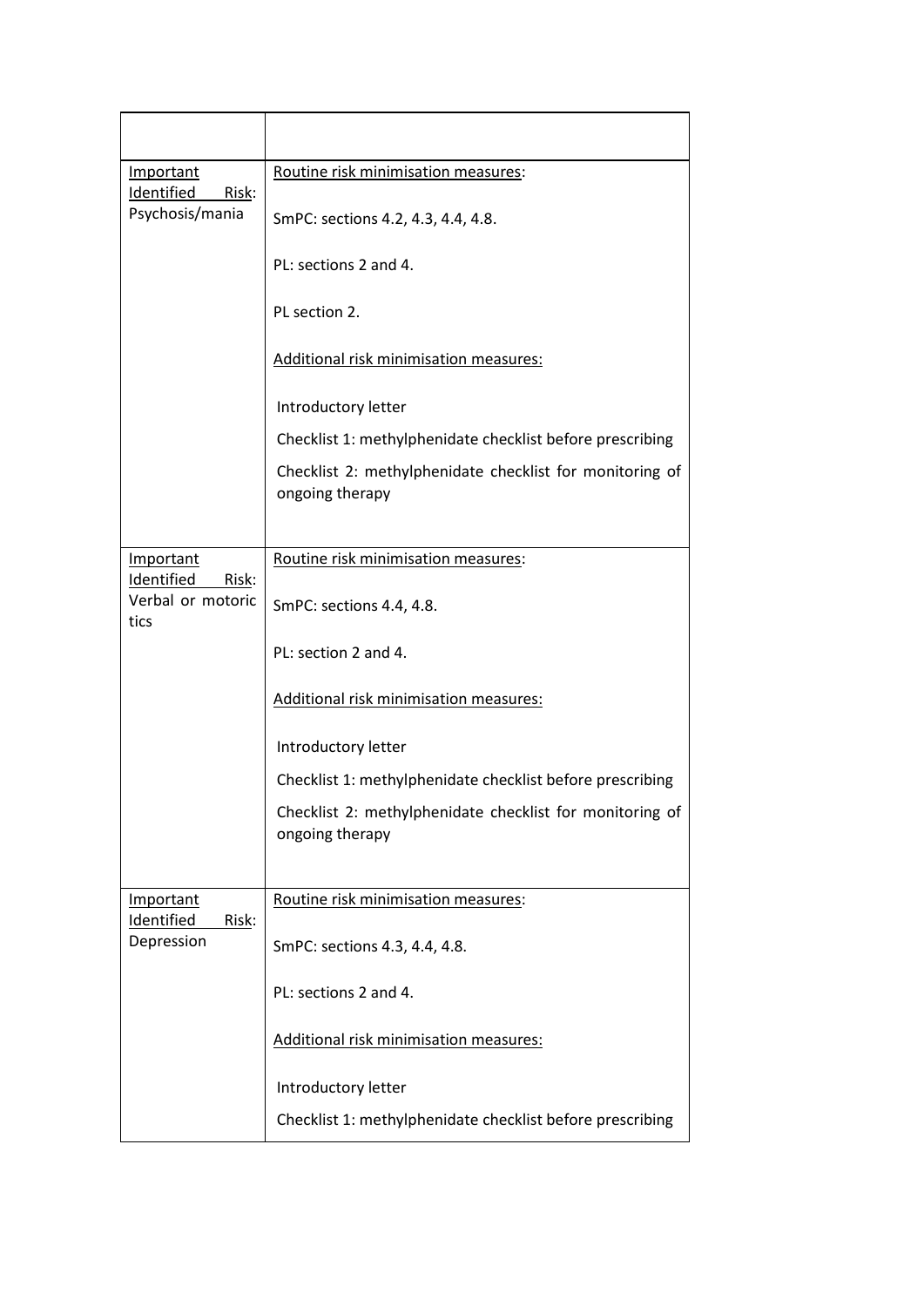|                                                              | Checklist 2: methylphenidate checklist for monitoring of<br>ongoing therapy |
|--------------------------------------------------------------|-----------------------------------------------------------------------------|
| <b>Important</b><br>Risk:<br><b>Identified</b><br>Aggression | Routine risk minimisation measures:<br>SmPC: sections 4.4, 4.8.             |
|                                                              | PL: sections 2 and 4.                                                       |
|                                                              | Additional risk minimisation measures:                                      |
|                                                              | Introductory letter                                                         |
|                                                              | Checklist 1: methylphenidate checklist before prescribing                   |
|                                                              | Checklist 2: methylphenidate checklist for monitoring of<br>ongoing therapy |
|                                                              |                                                                             |
| <b>Important</b><br>Identified<br>Risk:                      | Routine risk minimisation measures:                                         |
| Drug abuse/Drug<br>dependence                                | SmPC: sections 4.1, 4.2, 4.4.                                               |
|                                                              | PL: sections 1, 2 and 3.                                                    |
|                                                              | Additional risk minimisation measures:                                      |
|                                                              | Introductory letter                                                         |
|                                                              | Checklist 1: methylphenidate checklist before prescribing                   |
|                                                              | Checklist 2: methylphenidate checklist for monitoring of<br>ongoing therapy |
| Important<br>Identified<br>Risk:<br>Withdrawal<br>syndrome   | Routine risk minimisation measures:                                         |
|                                                              | SmPC: sections 4.4.                                                         |
|                                                              | PL: section 2.                                                              |
|                                                              | Additional risk minimisation measures:                                      |
|                                                              | Introductory letter                                                         |
|                                                              | Checklist 1: methylphenidate checklist before prescribing                   |
|                                                              | Checklist 2: methylphenidate checklist for monitoring of<br>ongoing therapy |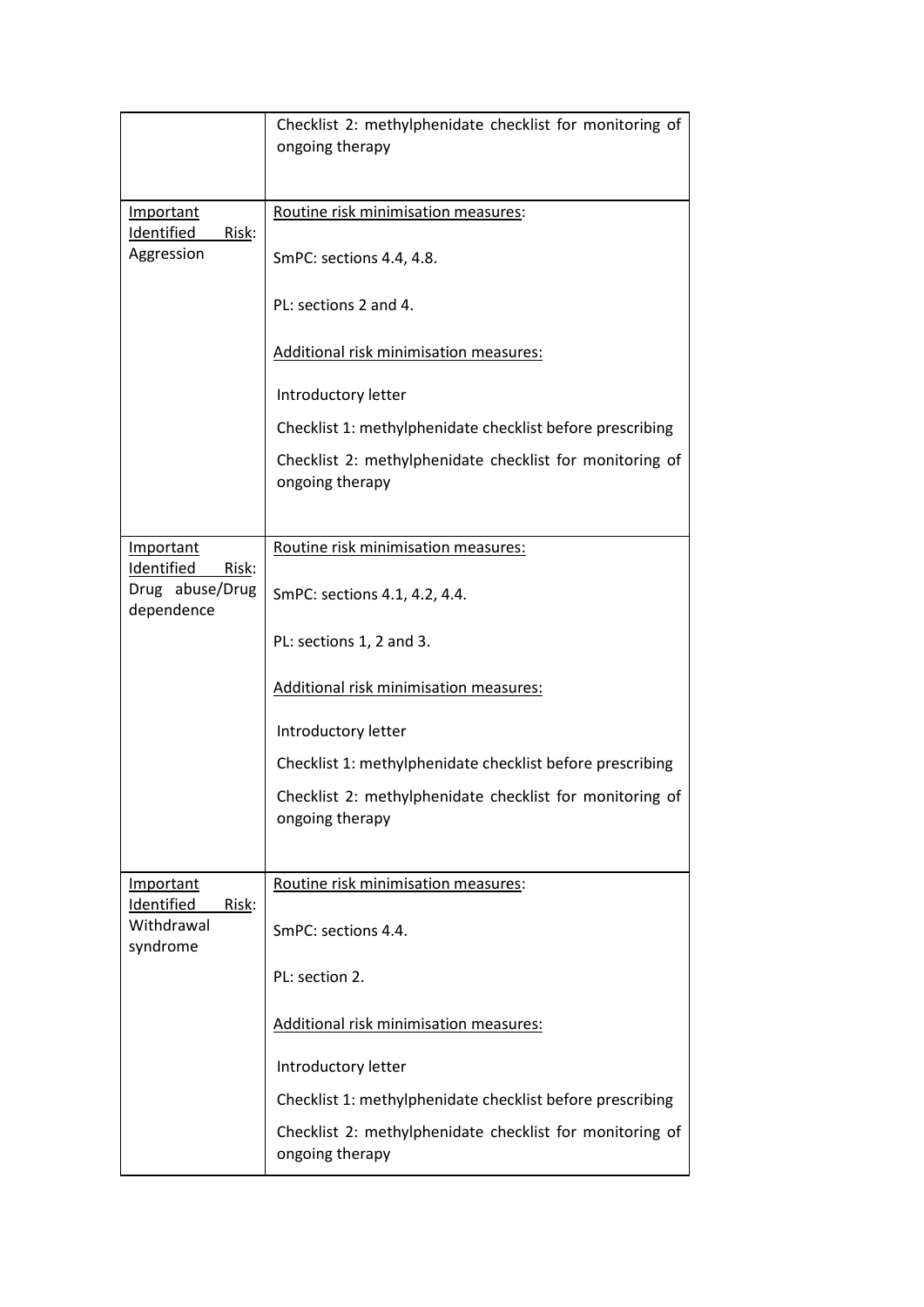| <b>Important</b><br><b>Identified</b><br>Risk:             | Routine risk minimisation measures:                                         |
|------------------------------------------------------------|-----------------------------------------------------------------------------|
| weight<br>Reduced<br>gain                                  | SmPC: sections 4.2, 4.3, 4.4, 4.8.                                          |
|                                                            | PL: sections 2 and 4.                                                       |
|                                                            | Additional risk minimisation measures:                                      |
|                                                            | Introductory letter                                                         |
|                                                            | Checklist 1: methylphenidate checklist before prescribing                   |
|                                                            | Checklist 2: methylphenidate checklist for monitoring of<br>ongoing therapy |
|                                                            | Chart for ongoing monitoring during methylphenidate<br>treatment            |
| Important                                                  | Routine risk minimisation measures:                                         |
| Identified<br>Risk:                                        |                                                                             |
| Decreased rate of<br>growth                                | SmPC: sections 4.2, 4.4, 4.8.                                               |
|                                                            | PL: sections 3 and 4.                                                       |
|                                                            | Additional risk minimisation measures:                                      |
|                                                            | Introductory letter                                                         |
|                                                            | Checklist 1: methylphenidate checklist before prescribing                   |
|                                                            | Checklist 2: methylphenidate checklist for monitoring of<br>ongoing therapy |
|                                                            | Chart for ongoing monitoring during methylphenidate<br>treatment            |
|                                                            |                                                                             |
| Important<br><b>Identified</b><br>Risk:<br><b>Seizures</b> | Routine risk minimisation measures:                                         |
|                                                            | SmPC: sections 4.4, 4.8.                                                    |
|                                                            | PL: sections 2 and 4.                                                       |
|                                                            | Additional risk minimisation measures:                                      |
|                                                            | Introductory letter                                                         |
|                                                            | Checklist 1: methylphenidate checklist before prescribing                   |